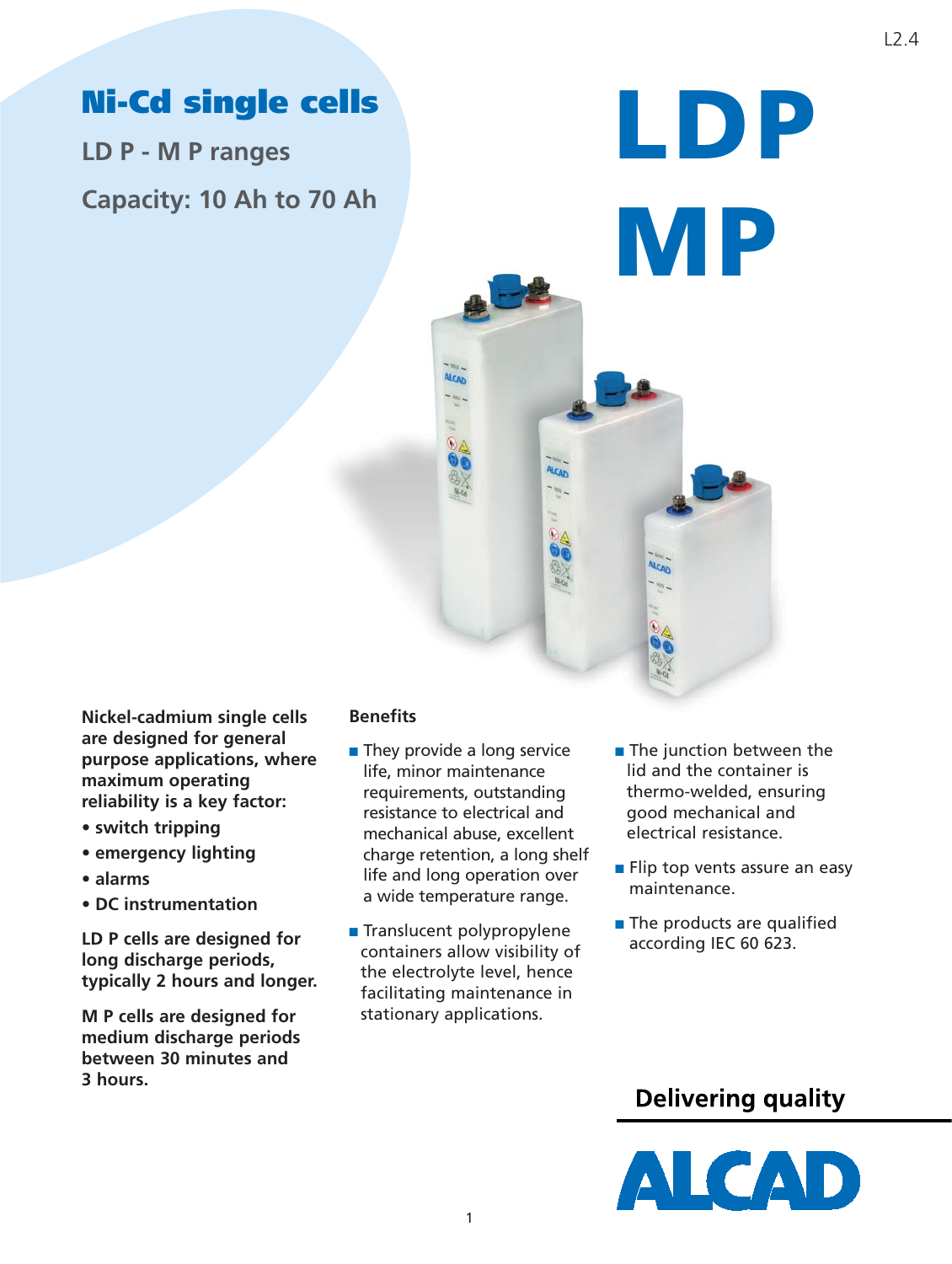# **Mechanical characteristics**

|                | Capacity |      | <b>Electrolyte</b> |     | Approx. weight |     |            | <b>Dimensions (mm)</b> |           |      |             |                 |
|----------------|----------|------|--------------------|-----|----------------|-----|------------|------------------------|-----------|------|-------------|-----------------|
| Cell           | $C_5A$   |      | reserve            |     | per cell       |     | Height (H) |                        | Width (W) |      | Length (L1) | <b>Terminal</b> |
| type           | (Ah)     | (cc) | $(in^3)$           | kg  | lbs.           | mm  | in.        | mm                     | in.       | mm   | in.         |                 |
| <b>LD 10 P</b> | 10       | 80   | 4.88               | 0.9 | 1.9            | 177 | 6.97       | 122.5                  | 4.83      | 35.5 | 1.40        | M 6             |
| <b>LD 20 P</b> | 20       | 80   | 4.88               | 1.1 | 2.4            | 177 | 6.97       | 122.5                  | 4.83      | 35.5 | 1.40        | M 6             |
| <b>LD 30 P</b> | 30       | 165  | 10.1               | 1.8 | 4.0            | 237 | 9.34       | 122.5                  | 4.83      | 44.5 | 1.75        | M 6             |
| <b>LD 40 P</b> | 40       | 165  | 10.1               | 1.9 | 4.1            | 237 | 9.34       | 122.5                  | 4.83      | 44.5 | 1.75        | M 6             |
| <b>LD 55 P</b> | 55       | 195  | 14.0               | 2.8 | 6.1            | 291 | 11.5       | 122.5                  | 4.83      | 54.5 | 2.15        | M 10            |
| <b>LD 70 P</b> | 70       | 195  | 14.0               | 3.1 | 6.8            | 291 | 11.5       | 122.5                  | 4.83      | 54.5 | 2.15        | M 10            |
| <b>M 11 P</b>  | 11       | 115  | 7.02               | 1.7 | 3.7            | 287 | 11.3       | 87                     | 3.43      | 46   | 1.81        | M 10            |
| <b>M 18 P</b>  | 18       | 110  | 6.71               | 1.9 | 4.1            | 287 | 11.3       | 87                     | 3.43      | 46   | 1.81        | M 10            |
| <b>M 25 P</b>  | 25       | 105  | 6.41               | 2.0 | 4.4            | 287 | 11.3       | 87                     | 3.43      | 46   | 1.81        | M 10            |
| <b>M 32 P</b>  | 32       | 230  | 14.0               | 3.0 | 6.6            | 287 | 11.3       | 87                     | 3.43      | 86   | 3.39        | M 10            |
| <b>M 38 P</b>  | 38       | 225  | 13.7               | 3.2 | 7.0            | 287 | 11.3       | 87                     | 3.43      | 86   | 3.39        | M 10            |
| <b>M 45 P</b>  | 45       | 215  | 13.1               | 3.4 | 7.5            | 287 | 11.3       | 87                     | 3.43      | 86   | 3.39        | M 10            |
| <b>M 55 P</b>  | 53       | 210  | 12.8               | 3.6 | 8.0            | 287 | 11.3       | 87                     | 3.43      | 86   | 3.39        | M 10            |
| <b>M 60 P</b>  | 59       | 205  | 12.5               | 3.7 | 8.1            | 287 | 11.3       | 87                     | 3.43      | 86   | 3.39        | M 10            |



## **Alcad is committed to the highest standards of environmental stewardship**

Implementing this commitment to minimise the impact of its products and operations on the environment means that Alcad gives priority to recycled over unrecycled raw materials, reduces its plant releases into the environment year after year, minimizes water usage, and ensures that its customers have recycling solutions for their batteries at the end of their lives.

Regarding industrial Ni-Cd batteries, Alcad has had partnerships for many years with collection companies in most EU countries as well as in North

America. This collection network receives and dispatches our customers' batteries at the end of their lives to fully approved recycling facilities, in compliance with the Laws governing transboundary waste shipments. Alcad offers these services free of charge to its customers.

Please find a list of our collection points on our web site.

In other countries, Alcad assists its customers in finding environmentally sound recycling solutions. Please contact your sales representative for further information.

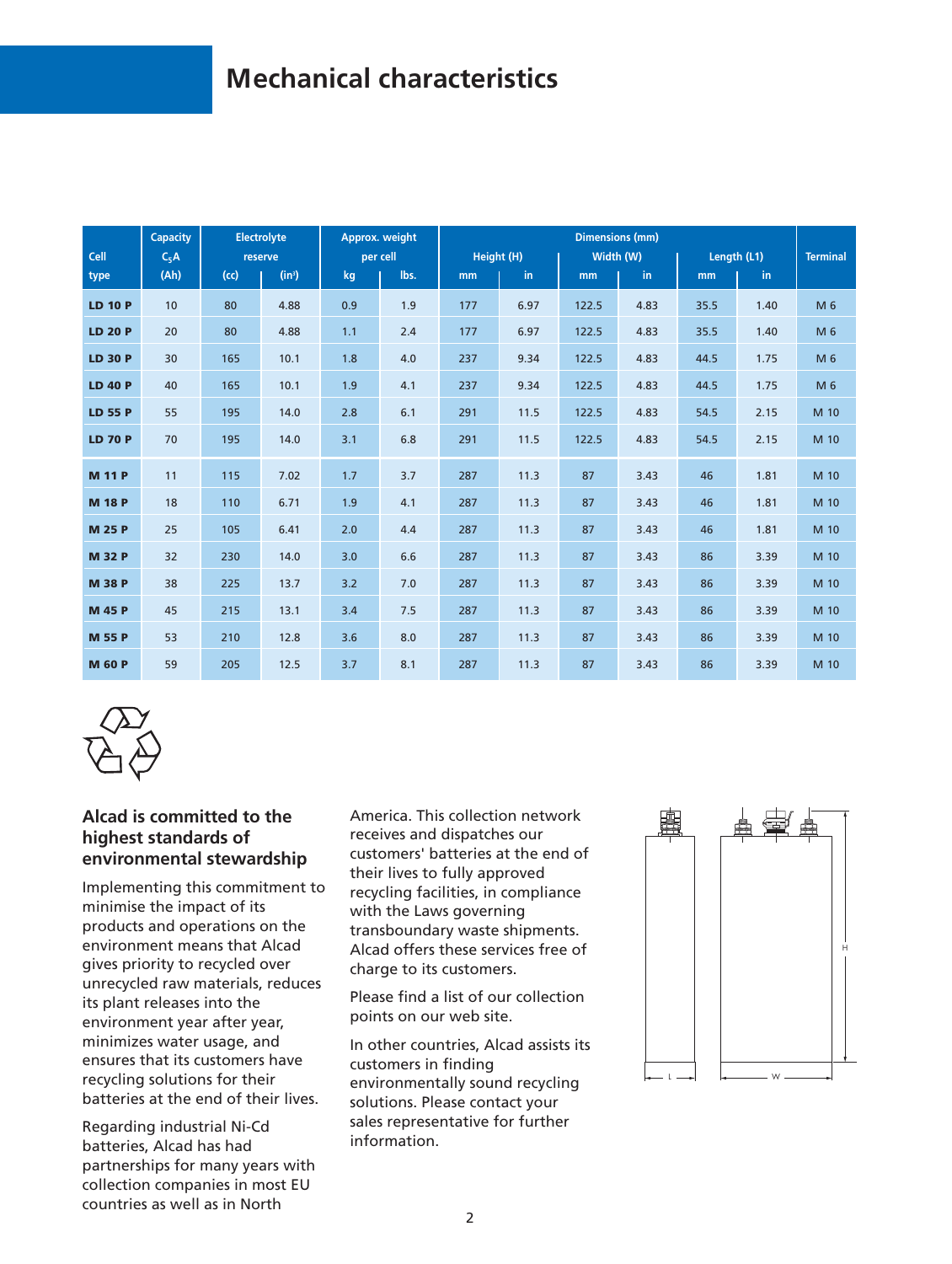## **Cell performance L type at +20°C ± 5°C (+68°F ± 41°F)**

Available amperes for fully charged cells after constant current charging to IEC 60 623

|                | Final voltage: 1.00 V/cell |      |      |              |      |                |      |      |                |      |
|----------------|----------------------------|------|------|--------------|------|----------------|------|------|----------------|------|
| <b>Cell</b>    | C <sub>5</sub>             |      |      | <b>Hours</b> |      |                |      |      | <b>Minutes</b> |      |
| type           | Ah                         | 10   | 8    | 5            | в    | $\overline{2}$ | 90   | 60   | 45             | 30   |
| <b>LD 10 P</b> | 10                         | 1.13 | 1.36 | 2.00         | 3.03 | 4.05           | 4.87 | 6.10 | 7.00           | 8.20 |
| <b>LD 20 P</b> | 20                         | 2.26 | 2.73 | 4.00         | 6.07 | 8.10           | 9.73 | 12.2 | 14.0           | 16.4 |
| <b>LD 30 P</b> | 30                         | 3.27 | 3.94 | 6.00         | 9.50 | 13.2           | 16.0 | 19.8 | 22.4           | 25.8 |
| <b>LD 40 P</b> | 40                         | 4.36 | 5.25 | 8.00         | 12.7 | 17.6           | 21.3 | 26.4 | 29.9           | 34.4 |
| <b>LD 55 P</b> | 55                         | 5.83 | 7.22 | 11.0         | 17.8 | 25.3           | 30.8 | 38.5 | 44.0           | 50.6 |
| <b>LD 70 P</b> | 70                         | 7.42 | 9.19 | 14.0         | 22.6 | 32.2           | 39.2 | 49.0 | 56.0           | 64.4 |

## **Final voltage: 1.05 V/cell**

| <b>Cell</b>    | ւ <sub>5</sub> |      |      | <b>Hours</b> |      |                |      |      | <b>Minutes</b> |      |
|----------------|----------------|------|------|--------------|------|----------------|------|------|----------------|------|
| type           | Ah             | 10   | 8    | 5            | з    | $\overline{2}$ | 90   | 60   | 45             | 30   |
| <b>LD 10 P</b> | 10             | 1.09 | 1.33 | 1.92         | 2.80 | 3.60           | 4.27 | 5.20 | 6.00           | 7.00 |
| <b>LD 20 P</b> | 20             | 2.18 | 2.65 | 3.84         | 5.60 | 7.20           | 8.53 | 10.4 | 12.0           | 14.0 |
| <b>LD 30 P</b> | 30             | 3.18 | 3.90 | 5.82         | 8.90 | 12.0           | 14.4 | 18.0 | 20.0           | 22.8 |
| <b>LD 40 P</b> | 40             | 4.24 | 5.20 | 7.76         | 11.9 | 16.0           | 19.2 | 24.0 | 26.7           | 30.4 |
| LD 55 P        | 55             | 5.83 | 7.15 | 10.8         | 17.2 | 24.2           | 29.0 | 35.2 | 39.6           | 44.0 |
| <b>LD 70 P</b> | 70             | 7.42 | 9.10 | 13.7         | 21.9 | 30.8           | 36.9 | 44.8 | 50.4           | 56.0 |

### **Final voltage: 1.10 V/cell**

| <b>Cell</b>    | $C_5$ |      |      | <b>Hours</b> |      |                |      |      | <b>Minutes</b> |      |
|----------------|-------|------|------|--------------|------|----------------|------|------|----------------|------|
| type           | Ah    | 10   | 8    | 5            | 3    | $\overline{2}$ | 90   | 60   | 45             | 30   |
| <b>LD 10 P</b> | 10    | 1.04 | 1.26 | 1.82         | 2.57 | 3.15           | 3.60 | 4.20 | 4.80           | 5.60 |
| <b>LD 20 P</b> | 20    | 2.08 | 2.53 | 3.64         | 5.13 | 6.30           | 7.20 | 8.40 | 9.60           | 11.2 |
| <b>LD 30 P</b> | 30    | 3.12 | 3.83 | 5.70         | 8.20 | 10.4           | 12.0 | 14.7 | 16.4           | 19.2 |
| <b>LD 40 P</b> | 40    | 4.16 | 5.10 | 7.60         | 10.9 | 13.8           | 16.0 | 19.6 | 21.9           | 25.6 |
| LD 55 P        | 55    | 5.72 | 7.01 | 10.6         | 15.6 | 20.4           | 24.2 | 29.7 | 33.7           | 38.5 |
| <b>LD 70 P</b> | 70    | 7.28 | 8.93 | 13.4         | 19.8 | 25.9           | 30.8 | 37.8 | 42.9           | 49.0 |

### **Final voltage: 1.14 V/cell**

| <b>Cell</b>    | ιC <sub>5</sub> |      |      | <b>Hours</b> |      |                |      |      | <b>Minutes</b> |      |
|----------------|-----------------|------|------|--------------|------|----------------|------|------|----------------|------|
| type           | Ah              | 10   | 8    | 5            | 3    | $\overline{2}$ | 90   | 60   | 45             | 30   |
| <b>LD 10 P</b> | 10 <sup>°</sup> | 0.97 | 1.15 | 1.60         | 2.20 | 2.70           | 3.07 | 3.60 | 4.00           | 4.40 |
| <b>LD 20 P</b> | 20              | 1.94 | 2.30 | 3.20         | 4.40 | 5.40           | 6.13 | 7.20 | 8.00           | 8.80 |
| <b>LD 30 P</b> | 30 <sup>°</sup> | 3.00 | 3.64 | 5.40         | 7.50 | 9.15           | 10.2 | 12.0 | 12.8           | 14.4 |
| <b>LD 40 P</b> | 40              | 4.00 | 4.85 | 7.20         | 10.0 | 12.2           | 13.6 | 16.0 | 17.1           | 19.2 |
| LD 55 P        | 55              | 5.61 | 6.81 | 10.1         | 14.1 | 17.6           | 19.8 | 23.1 | 25.7           | 29.7 |
| <b>LD 70 P</b> | 70              | 7.14 | 8.66 | 12.9         | 18.0 | 22.4           | 25.2 | 29.4 | 32.7           | 37.8 |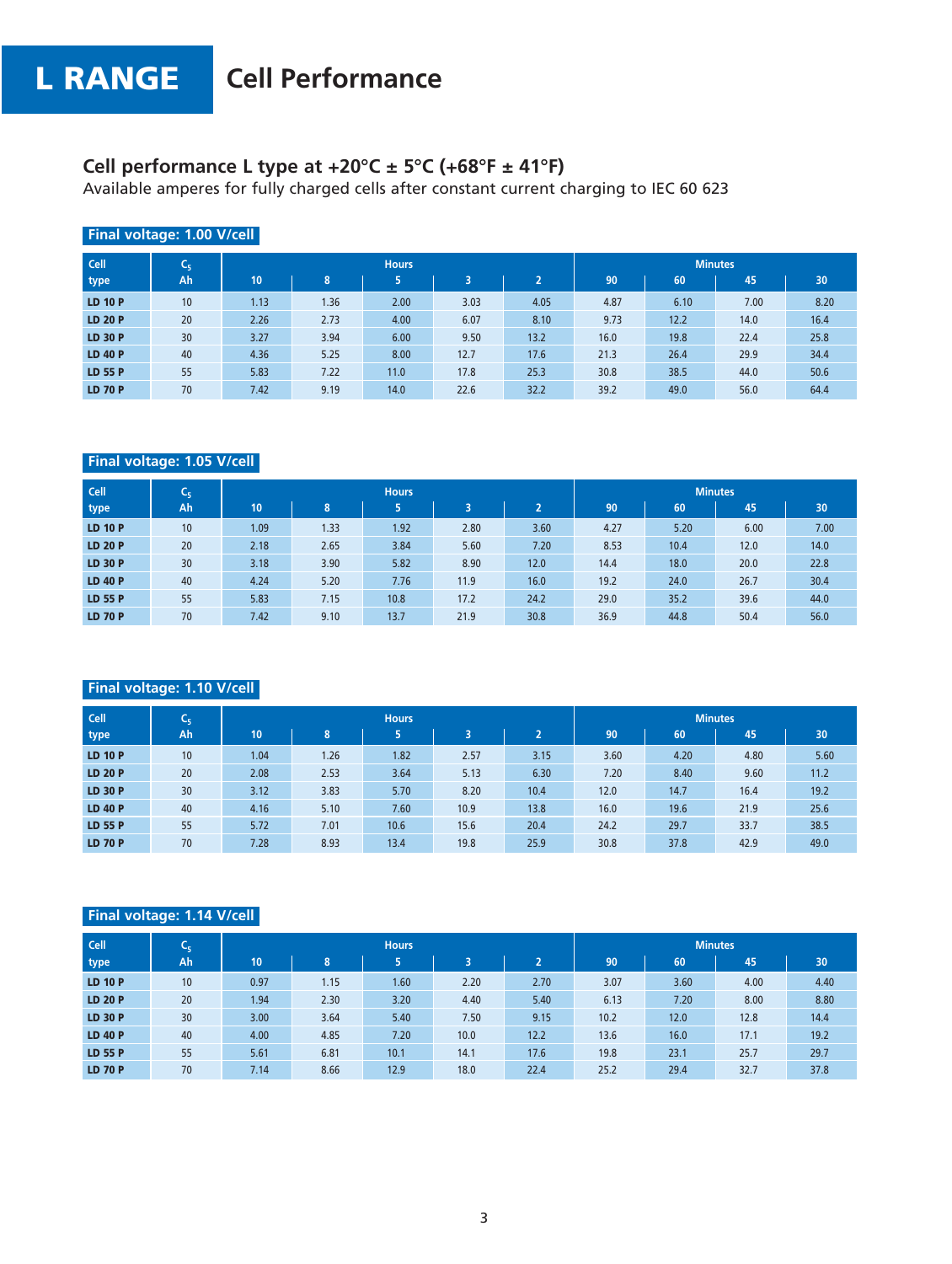## **Cell performance M type at +20°C ± 5°C (+68°F ± 41°F)**

Available amperes for fully charged cells after constant current charging to IEC 60 623

| Final voltage: 1.00 V/cell |              |      |      |              |      |      |      |      |      |      |                |      |      |      |      |      |                |      |
|----------------------------|--------------|------|------|--------------|------|------|------|------|------|------|----------------|------|------|------|------|------|----------------|------|
| Cell                       | ≂<br>$C_{5}$ |      |      | <b>Hours</b> |      |      |      |      |      |      | <b>Minutes</b> |      |      |      |      |      | <b>Seconds</b> |      |
| type                       | Ah           | 10   | 8    | 5            | з    | n    | 90   | 60   | 45   | 30   | 20             | 15   | 10   | 5    |      | 30   |                |      |
| <b>M11P</b>                | 11           | 1.12 | 1.39 | 2.20         | 3.56 | 5.12 | 6.60 | 9.13 | 11.3 | 14.7 | 18.5           | 21.1 | 24.4 | 29.0 | 44.0 | 46.2 | 59.4           | 72.6 |
| <b>M18P</b>                | 18           | 1.83 | 2.27 | 3.60         | 5.82 | 8.37 | 10.8 | 14.9 | 18.5 | 24.1 | 30.2           | 34.6 | 40.0 | 47.5 | 72.0 | 75.6 | 97.2           | 119  |
| <b>M 25 P</b>              | 25           | 2.54 | 3.15 | 5.00         | 8.08 | 11.6 | 15.0 | 20.8 | 25.7 | 33.5 | 42.0           | 48.0 | 55.5 | 66.0 | 100  | 105  | 135            | 165  |
| <b>M 32 P</b>              | 32           | 3.25 | 4.03 | 6.40         | 10.3 | 14.9 | 19.2 | 26.6 | 32.9 | 42.9 | 53.8           | 61.4 | 71.0 | 84.5 | 128  | 134  | 173            | 211  |
| <b>M 38 P</b>              | 38           | 3.86 | 4.79 | 7.60         | 12.3 | 17.7 | 22.8 | 31.5 | 39.0 | 50.9 | 63.8           | 73.0 | 84.4 | 100  | 152  | 160  | 205            | 251  |
| <b>M45P</b>                | 45           | 4.57 | 5.67 | 9.00         | 14.6 | 21.0 | 27.0 | 37.3 | 46.2 | 60.3 | 75.6           | 86.4 | 99.9 | 118  | 180  | 189  | 243            | 297  |
| <b>M 55 P</b>              | 53           | 5.38 | 6.68 | 10.6         | 17.1 | 24.6 | 31.8 | 44.0 | 54.4 | 71.0 | 89.0           | 102  | 118  | 140  | 212  | 223  | 286            | 350  |
| <b>M 60 P</b>              | 59           | 5.99 | 7.43 | 11.8         | 19.1 | 27.4 | 35.4 | 49.0 | 60.6 | 79.1 | 99.1           | 113  | 131  | 156  | 236  | 248  | 319            | 389  |

### **Final voltage: 1.05 V/cell**

| <b>Cell</b>   | ≂<br>֊ϛ |      |      | <b>Hours</b> |      |      |      |      |      |      | <b>Minutes</b> |      |      |      |      |      | <b>Seconds</b> |      |
|---------------|---------|------|------|--------------|------|------|------|------|------|------|----------------|------|------|------|------|------|----------------|------|
| type          | Ah      | 10   | 8    |              |      |      | 90   | 60   | 45   | 30   | 20             | 15   | 10   |      |      | 30   |                |      |
| <b>M11P</b>   | 11      | 1.11 | 1.38 | 2.18         | 3.52 | 5.06 | 6.38 | 8.80 | 10.7 | 13.4 | 16.2           | 18.0 | 20.5 | 25.1 | 36.3 | 40.7 | 51.7           | 62.7 |
| <b>M 18 P</b> | 18      | 1.81 | 2.25 | 3.56         | 5.76 | 8.28 | 10.4 | 14.4 | 17.5 | 22.0 | 26.5           | 29.5 | 33.5 | 41.0 | 59.4 | 66.6 | 84.6           | 103  |
| <b>M 25 P</b> | 25      | 2.52 | 3.13 | 4.95         | 8.00 | 11.5 | 14.5 | 20.0 | 24.3 | 30.5 | 36.8           | 41.0 | 46.5 | 57.0 | 82.5 | 92.5 | 118            | 143  |
| <b>M 32 P</b> | 32      | 3.22 | 4.00 | 6.34         | 10.2 | 14.7 | 18.6 | 25.6 | 31.1 | 39.0 | 47.0           | 52.5 | 59.5 | 73.0 | 106  | 118  | 150            | 182  |
| <b>M 38 P</b> | 38      | 3.83 | 4.75 | 7.52         | 12.2 | 17.5 | 22.0 | 30.4 | 37.0 | 46.4 | 55.9           | 62.3 | 70.7 | 86.6 | 125  | 141  | 179            | 217  |
| <b>M45P</b>   | 45      | 4.54 | 5.63 | 8.91         | 14.4 | 20.7 | 26.1 | 36.0 | 43.8 | 54.9 | 66.2           | 73.8 | 83.7 | 103  | 148  | 167  | 212            | 257  |
| <b>M 55 P</b> | 53      | 5.34 | 6.63 | 10.5         | 17.0 | 24.4 | 30.7 | 42.4 | 51.6 | 64.7 | 77.9           | 86.9 | 98.6 | 121  | 175  | 196  | 249            | 302  |
| <b>M 60 P</b> | 59      | 5.94 | 7.38 | 11.7         | 18.9 | 27.1 | 34.2 | 47.2 | 57.4 | 72.0 | 86.7           | 96.8 | 110  | 135  | 195  | 218  | 277            | 336  |

### **Final voltage: 1.10 V/cell**

| <b>Cell</b>   | ۰<br>֊ҕ |      |      | <b>Hours</b> |      |      |      |      |      |      | <b>Minutes</b> |      |      |      |      |      | <b>Seconds</b> |      |
|---------------|---------|------|------|--------------|------|------|------|------|------|------|----------------|------|------|------|------|------|----------------|------|
| type          | Ah.     | 10   | 8    |              |      |      | 90   | 60   | 45   | 30   | 20             | 15   | 10   |      |      | 30   |                |      |
| <b>M11P</b>   | 11      | 1.09 | 1.35 | 2.13         | 3.41 | 4.84 | 6.01 | 7.81 | 9.09 | 11.4 | 13.5           | 15.0 | 17.2 | 19.8 | 30.8 | 34.1 | 44.0           | 52.8 |
| <b>M18P</b>   | 18      | 1.78 | 2.21 | 3.49         | 5.58 | 7.92 | 9.84 | 12.8 | 14.9 | 18.7 | 22.1           | 24.5 | 28.1 | 32.4 | 50.4 | 55.8 | 72.0           | 86.4 |
| <b>M 25 P</b> | 25      | 2.48 | 3.08 | 4.85         | 7.75 | 11.0 | 13.7 | 17.8 | 20.7 | 26.0 | 30.8           | 34.0 | 39.0 | 45.0 | 70.0 | 77.5 | 100            | 120  |
| <b>M 32 P</b> | 32      | 3.17 | 3.94 | 6.21         | 9.92 | 14.  | 17.5 | 22.7 | 26.5 | 33.3 | 39.4           | 43.5 | 49.9 | 57.6 | 89.6 | 99.2 | 128            | 154  |
| <b>M 38 P</b> | 38      | 3.77 | 4.67 | 7.37         | 11.8 | 16.7 | 20.8 | 27.0 | 31.4 | 39.5 | 46.7           | 51.7 | 59.3 | 68.4 | 106  | 118  | 152            | 182  |
| <b>M45P</b>   | 45      | 4.46 | 5.53 | 8.73         | 14.0 | 19.8 | 24.6 | 32.0 | 37.2 | 46.8 | 55.3           | 61.2 | 70.2 | 81.0 | 126  | 140  | 180            | 216  |
| <b>M 55 P</b> | 53      | 5.25 | 6.52 | 10.3         | 16.4 | 23.3 | 29.0 | 37.6 | 43.8 | 55.1 | 65.2           | 72.1 | 82.7 | 95.4 | 148  | 164  | 212            | 254  |
| <b>M 60 P</b> | 59      | 5.85 | 7.26 | 11.4         | 18.3 | 26.0 | 32.3 | 41.9 | 48.8 | 61.4 | 72.6           | 80.2 | 92.0 | 106  | 165  | 183  | 236            | 283  |

## **Final voltage: 1.14 V/cell**

| <b>Cell</b>   | ֊ҕ |      |      | Hours. |      |      |      |      |      |      | <b>Minutes</b> |      |      |      |      |      | <b>Seconds</b> |      |
|---------------|----|------|------|--------|------|------|------|------|------|------|----------------|------|------|------|------|------|----------------|------|
| type          | Ah | 10   | 8    |        |      |      | 90   | 60   | 45   | 30   | 20             | 15   | 10   |      |      | 30   |                |      |
| <b>M11P</b>   | 11 | 1.06 | 1.32 | 2.07   | 3.23 | 4.40 | 5.35 | 6.71 | 7.63 | 9.02 | 10.6           | 11.9 | 13.9 | 17.2 | 26.4 | 29.7 | 37.4           | 46.2 |
| <b>M18P</b>   | 18 | 1.74 | 2.16 | 3.38   | 5.28 | 7.20 | 8.76 | 11.0 | 12.5 | 14.8 | 17.3           | 19.4 | 22.7 | 28.1 | 43.2 | 48.6 | 61.2           | 75.6 |
| <b>M 25 P</b> | 25 | 2.42 | 3.00 | 4.70   | 7.33 | 10.0 | 12.2 | 15.3 | 17.3 | 20.5 | 24.0           | 27.0 | 31.5 | 39.0 | 60.0 | 67.5 | 85.0           | 105  |
| <b>M 32 P</b> | 32 | 3.09 | 3.84 | 6.02   | 9.39 | 12.8 | 15.6 | 19.5 | 22.2 | 26.2 | 30.7           | 34.6 | 40.3 | 49.9 | 76.8 | 86.4 | 109            | 134  |
| <b>M 38 P</b> | 38 | 3.67 | 4.56 | 7.14   | 11.2 | 15.2 | 18.5 | 23.2 | 26.4 | 31.2 | 36.5           | 41.0 | 47.9 | 59.3 | 91.2 | 103  | 129            | 160  |
| <b>M45P</b>   | 45 | 4.35 | 5.40 | 8.46   | 13.2 | 18.0 | 21.9 | 27.5 | 31.2 | 36.9 | 43.2           | 48.6 | 56.7 | 70.2 | 108  | 122  | 153            | 189  |
| <b>M 55 P</b> | 53 | 5.13 | 6.36 | 9.96   | 15.6 | 21.2 | 25.8 | 32.3 | 36.8 | 43.5 | 50.9           | 57.2 | 66.8 | 82.7 | 127  | 143  | 180            | 223  |
| <b>M 60 P</b> | 59 | 5.71 | 7.08 | 11.1   | 17.3 | 23.6 | 28.7 | 36.0 | 40.9 | 48.4 | 56.6           | 63.7 | 74.3 | 92.0 | 142  | 159  | 201            | 248  |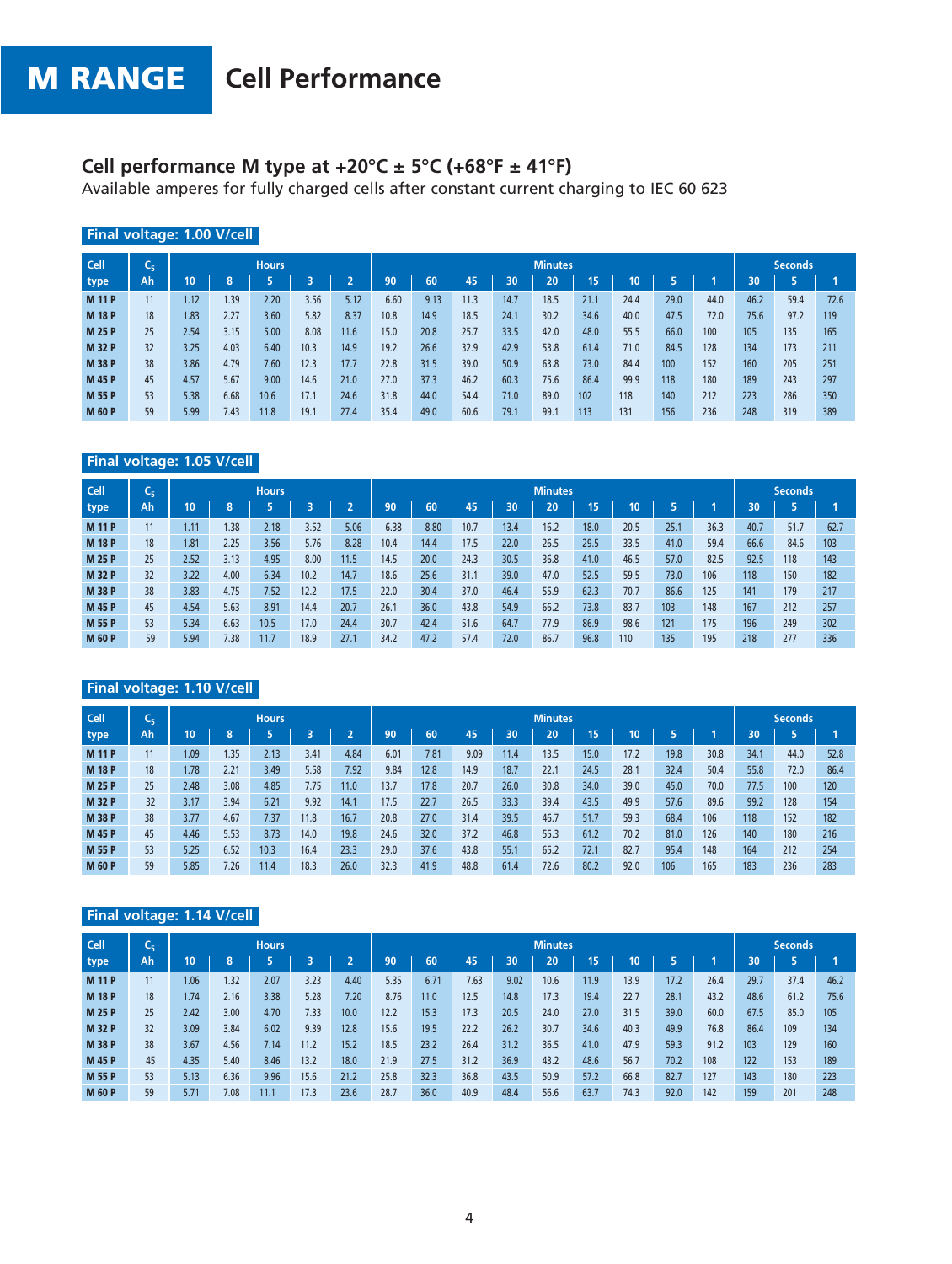## **Cell performance L type at +20°C ± 5°C (+68°F ± 41°F)**

Available amperes after long term floating with constant voltage charging

## **Final voltage: 1.00 V/cell**

| <b>Cell</b>    | C5              |      |      | <b>Hours</b> |      |                |      |      | <b>Minutes</b> |      |
|----------------|-----------------|------|------|--------------|------|----------------|------|------|----------------|------|
| type           | Ah              | 10   | 8    | 5            | 3    | $\overline{a}$ | 90   | 60   | 45             | 30   |
| <b>LD 10 P</b> | 10              | 1.13 | 1.36 | 2.00         | 3.03 | 3.85           | 4.38 | 5.31 | 5.95           | 6.81 |
| <b>LD 20 P</b> | 20              | 2.26 | 2.73 | 4.00         | 6.07 | 7.70           | 8.76 | 10.6 | 11.9           | 13.6 |
| <b>LD 30 P</b> | 30 <sup>°</sup> | 3.27 | 3.94 | 6.00         | 9.50 | 12.5           | 14.4 | 17.2 | 19.0           | 21.4 |
| <b>LD 40 P</b> | 40              | 4.36 | 5.25 | 8.00         | 12.7 | 16.7           | 19.2 | 23.0 | 25.4           | 28.6 |
| LD 55 P        | 55              | 5.83 | 7.22 | 11.0         | 17.8 | 24.0           | 27.7 | 33.5 | 37.4           | 42.0 |
| <b>LD 70 P</b> | 70              | 7.42 | 9.19 | 14.0         | 22.6 | 30.6           | 35.3 | 42.6 | 47.6           | 53.5 |

## **Final voltage: 1.05 V/cell**

| <b>Cell</b>    | ιC <sub>5</sub> |      |      | <b>Hours</b> |      |                |      | <b>Minutes</b> |      |      |
|----------------|-----------------|------|------|--------------|------|----------------|------|----------------|------|------|
| type           | Ah              | 10   | 8    | 5            | 3    | $\overline{2}$ | 90   | 60             | 45   | 30   |
| <b>LD 10 P</b> | 10 <sup>°</sup> | 1.09 | 1.33 | 1.92         | 2.55 | 3.10           | 3.58 | 4.21           | 4.77 | 5.46 |
| <b>LD 20 P</b> | 20              | 2.18 | 2.65 | 3.84         | 5.10 | 6.19           | 7.17 | 8.42           | 9.54 | 10.9 |
| <b>LD 30 P</b> | 30 <sup>°</sup> | 3.18 | 3.90 | 5.82         | 8.10 | 10.3           | 12.1 | 14.6           | 15.9 | 17.8 |
| <b>LD 40 P</b> | 40              | 4.24 | 5.20 | 7.76         | 10.8 | 13.8           | 16.1 | 19.4           | 21.2 | 23.7 |
| <b>LD 55 P</b> | 55              | 5.83 | 7.15 | 10.8         | 15.7 | 20.8           | 24.3 | 28.5           | 31.5 | 34.3 |
| <b>LD 70 P</b> | 70              | 7.42 | 9.10 | 13.7         | 20.0 | 26.5           | 31.0 | 36.3           | 40.1 | 43.7 |

## **Final voltage: 1.10 V/cell**

| <b>Cell</b>    | $C_{5}$ |      |      | <b>Hours</b> |      |                |      | <b>Minutes</b> |      |      |
|----------------|---------|------|------|--------------|------|----------------|------|----------------|------|------|
| type           | Ah      | 10   | 8    | 5            | 3    | $\overline{2}$ | 90   | 60             | 45   | 30   |
| <b>LD 10 P</b> | 10      | 1.04 | 1.22 | 1.64         | 2.13 | 2.52           | 2.81 | 3.19           | 3.58 | 4.09 |
| <b>LD 20 P</b> | 20      | 2.08 | 2.45 | 3.28         | 4.26 | 5.04           | 5.62 | 6.38           | 7.15 | 8.18 |
| <b>LD 30 P</b> | 30      | 3.12 | 3.71 | 5.13         | 6.81 | 8.28           | 9.36 | 11.2           | 12.2 | 14.0 |
| <b>LD 40 P</b> | 40      | 4.16 | 4.95 | 6.84         | 9.07 | 11.0           | 12.5 | 14.9           | 16.3 | 18.7 |
| <b>LD 55 P</b> | 55      | 5.72 | 6.80 | 9.50         | 12.9 | 16.3           | 18.9 | 22.6           | 25.1 | 28.1 |
| <b>LD 70 P</b> | 70      | 7.28 | 8.66 | 12.1         | 16.5 | 20.7           | 24.0 | 28.7           | 32.0 | 35.8 |

## **Final voltage: 1.14 V/cell**

| <b>Cell</b>    | $C_{5}$ |      |      | <b>Hours</b> |      | <b>Minutes</b> |      |      |      |      |  |  |  |
|----------------|---------|------|------|--------------|------|----------------|------|------|------|------|--|--|--|
| type           | Ah      | 10   | 8    | 5            | 3    | $\overline{2}$ | 90   | 60   | 45   | 30   |  |  |  |
| <b>LD 10 P</b> | 10      | 0.97 | 1.09 | 1.30         | 1.67 | 2.00           | 2.24 | 2.56 | 2.78 | 2.99 |  |  |  |
| <b>LD 20 P</b> | 20      | 1.94 | 2.19 | 2.59         | 3.34 | 4.00           | 4.48 | 5.11 | 5.56 | 5.98 |  |  |  |
| <b>LD 30 P</b> | 30      | 3.00 | 3.46 | 4.37         | 5.70 | 6.77           | 7.45 | 8.52 | 8.90 | 9.79 |  |  |  |
| <b>LD 40 P</b> | 40      | 4.00 | 4.61 | 5.83         | 7.60 | 9.03           | 9.93 | 11.4 | 11.9 | 13.1 |  |  |  |
| <b>LD 55 P</b> | 55      | 5.61 | 6.47 | 8.20         | 10.7 | 13.0           | 14.5 | 16.4 | 17.8 | 20.2 |  |  |  |
| <b>LD 70 P</b> | 70      | 7.14 | 8.23 | 10.4         | 13.7 | 16.6           | 18.4 | 20.9 | 22.7 | 25.7 |  |  |  |